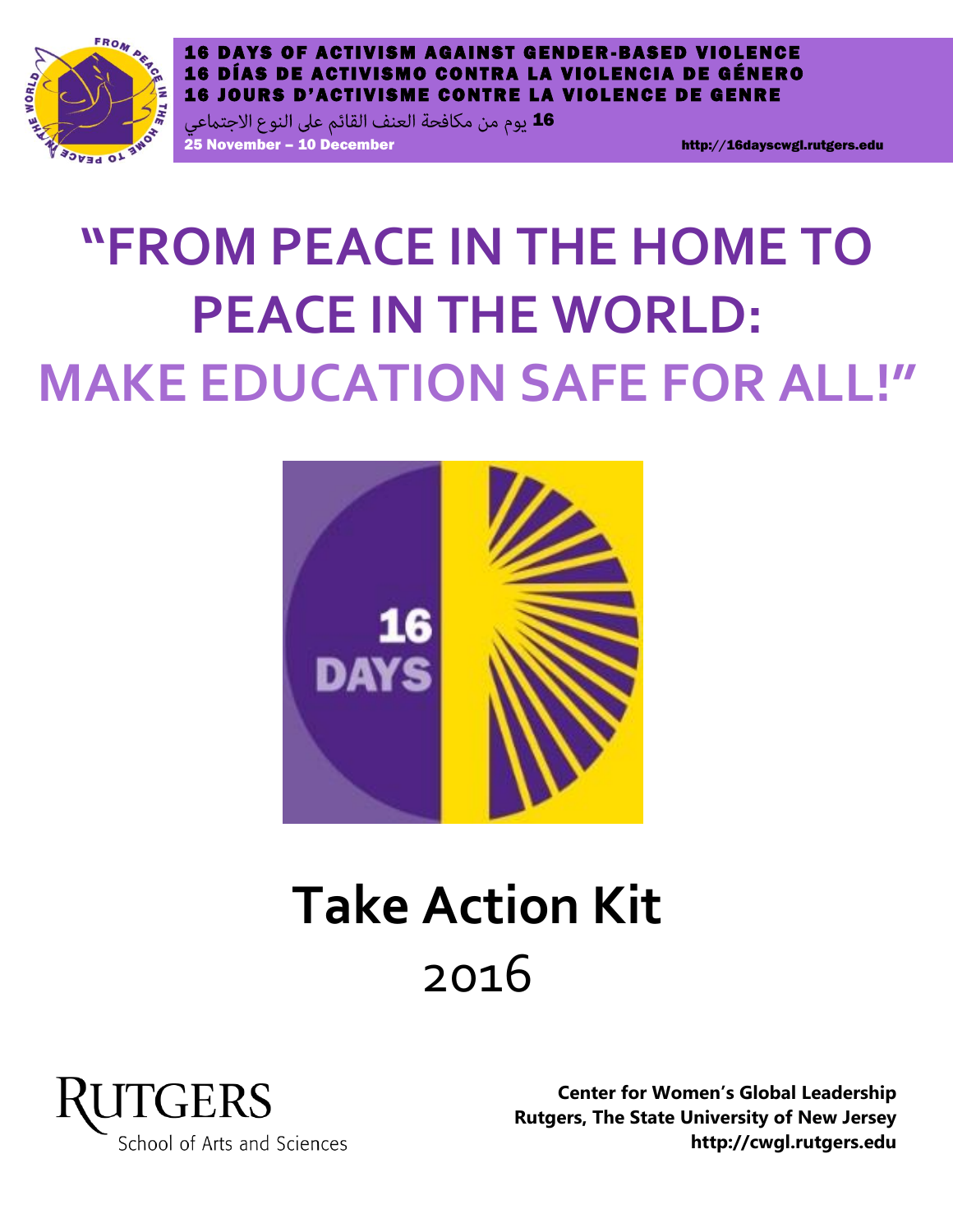# **"From Peace in the Home to Peace in the World: Make Education Safe for All!"**

This year marks the 25th year of the 16 Days of Activism Against Gender-Based Violence Campaign, initiated in 1991 and coordinated by the Center for Women's Global Leadership. Given such insecurity and lack of safety in relation to education, and informed by the results of a global survey, the theme of the 16 Days Campaign is "**From Peace in the Home to Peace in the World: Make Education Safe for All"**. This theme recognizes that structural discrimination and inequality is perpetuated in a cycle of violence that does not end even when girls and young women are in the act of gaining an education. Gender-based violence with respect to the right to education is a consistent threat in public spaces, schools, and homes and is a detriment to the universal human right to education and it is our obligation to focus on the precarious situation of education for girls and boys, young women and men this year through the 16 Days Campaign.

Education is a public good and fundamental human right recognized in Article 26 of the 1948 Universal Declaration of Human Rights and upheld in various international and regional human rights conventions and treaties. The right to education is subject to political, economic, and social shifts and upheavals, consistently leaving women, girls, people with disabilities, LGBTQI people, migrants, and indigenous people particularly vulnerable and liable to being denied this crucial right. The UN Sustainable Development Goals (SDGs) 4 on education makes it clear that education will lead to skills and knowledge for employment, decent jobs and entrepreneurship, as well as gender equality, culture of peace and non-violence, and appreciation for cultural diversity.

## **THE CURRENT REALITY OF ACCESS TO THE RIGHT TO EDUCATION IS CLEAR:**

#### **Entrenched structural discrimination and violence:**

- o Children and young people of all genders can face further disadvantage due to disability, race or ethnic origin, economic difficulties and obligations thrust upon them by families and by the situation many find themselves in, whether in times of violent conflict, after an environmental disaster, or during relative peacetime.
- o Girls and young women face gender-based discrimination: the possibility of early marriage or forced marriage can cut short their education; the threat of different forms of schoolrelated gender-based violence (SRGBV), including sexual violence and abuse on the way or within education settings; and discrimination in the availability of essential infrastructure such as adequate and safely accessible sanitary facilities. Consequently, many families choose to keep girls and young women from school and actively prevent them from continuing their education.
- **Response and commitment by national governments and the international community compound:**
	- o Unsafe and unsanitary educational environments, whether due to lack of proper budgeting or attention by policy makers, lack of classroom space or lavatories for girls, or policies that support or condone cultural values and taboos on girls in the school setting (whether on getting an education or being assaulted on campus);
	- o Inadequate curricula that are not gender-sensitive and continue to be framed within stereotypical patriarchal notions of gender; and limited resource provision for the delivery of, or access to education.

Participation in the Campaign has seen approximately 6,000 organizations, policymakers, governments, UN agencies and countless individuals from over 180 countries worldwide. Together we have brought attention to issues of racism, sexism, cultures of violence, homophobia and called for the implementation of human rights obligations, including the right to health and reproductive rights, and end to militarism and gender-based violence, among others. The strength and longevity of the Campaign is due to these thousands of participants like you. **Under this global theme, the 16 Days** Campaign is asking you to join in advancing the right to education and challenging violence, discrimination, and inequity in education at the intersection of gender, race or ethnicity, religion, real or perceived sexual orientation, socio-economic status, and other social identifiers. Start thinking about what spaces and access to education look like in your community, country, or region and use the Guide to the 16 Days Campaign to help you get underway.

#### **Join the 16 Days Campaign**

The 16 Days Campaign is open to participants engaging in action on these issues in ways that are relevant to their specific context. Create or join a community, campus, national or international activity! Use #16Days on social media!

#### **Take Action Kit**

The Take Action Kit is a set of resources to help guide your campaign and are available online and in hard copy. Participants can visit our website (http://16days.cwgl.rutgers.edu) to download the Take Action Kit materials or to request a hard copy.

#### **Stay Connected**

**16 Days Website:** http://16dayscwgl.rutgers.edu **Email:** 16days@cwgl.rutgers.edu **Campaign Calendar:** http://16dayscwgl.rutgers.edu/campaigncalendar **Facebook:** http://www.facebook.com/16DaysCampaign **Instagram:** https://www.instagram.com/cwgl\_rutgers **Twitter:** @16DaysCampaign

# **ISSUES TO ADDRESS DURING THE 16 DAYS CAMPAIGN**

- **Education and gender justice:** consequences of structural discrimination on women and girls
- **Women's role in peace** negotiations, peace-building, diplomacy and decision-making positions
- Violence by small arms in communities and schools and the role of small arms in intimate partner violence
- Global production and sale of arms and increased militarism vs. support for public health, education, and other social goods
- **Violence committed by State and** non-State actors, in schools and other places affecting the right to education
- **Sexual violence with impunity** against school children and young people
- **Denial of education to girls** stigmatized by sexual violence
- **Vulnerability of girls and boys, young** women and young men to be denied education in refugee and internally displaced persons (IDPs) camps
- **Environmental contamination by** military operations and its consequences for communities, including social services
- **Militarized police forces presence** within social institutions (schools, public spaces, etc.)
- **Sexual assault in academic or other** educational settings



Center for Women's<br>Global Leadership www.cwgl.rutgers.edu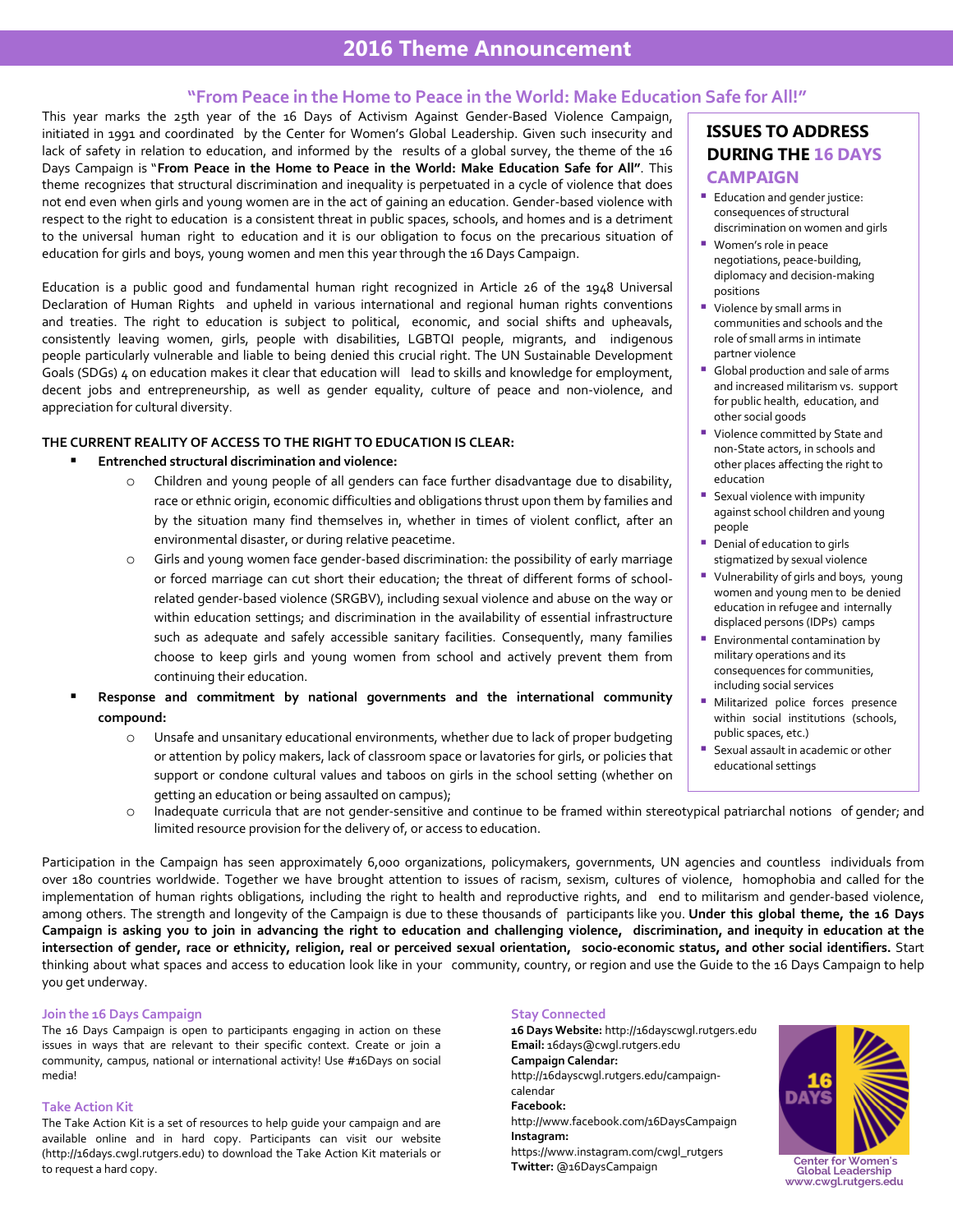# **A Guide to the 16 Days Campaign**

# **"Education is a human right and an essential tool for achieving the goals of equality, development and peace."**

If you are new to the 16 Days Campaign, this document offers a few suggestions on how to get started. No matter which actions you take on for this year's Campaign, please remember to report your activities and send photos and samples of your campaign materials to Center for Women's Global Leadership (CWGL) for inclusion in the 2016 International Campaign Calendar and 16 Days Campaign archives. Thank you!

#### **1. CHOOSE AN ISSUE THAT IS MEANINGFULTOYOU**

Begin by reading through the campaign theme announcement. Reflect on which issues are most interesting or relevant for you. Before you begin planning your campaign, consider:

#### **The Human Right to Education**

- How is the right to education relevant to your context?
- How does GBV hinder the right to education locally and nationally?
- On whose behalf is safe and equal access to education available and who is left out?
- What is the impact and who is impacted by current policies and practices in relation to education?
- What types of violence do women and girls, people who are disabled, migrants, indigenous, or those who identify or are perceived to identify with a gender or sexuality different from the status quo in your community face? Are there any policies or laws in place to protect individuals from these forms of violence and discrimination with respect to the right to education?
- Who is (are) the violator(s) to the right to equal and non-discriminatory, safe and secure education?

#### **Consider the Local, National, and Global**

- Consider the links between what happens at local, national and global levels. Since gender-based violence knows no boundaries of nation, culture, community, race, sexual orientation, or religion, what is similar about this violence from different levels?
- What are civil society groups, including NGOs, human rights activists, education advocates as well as parents, the community, and policymakers doing (or not doing) to support the universal right to education?
- Are there other organizations or individuals working on these issues that you can partner with on the campaign? Create clear goals for your campaign activities: Who do you want to reach? What changes do you want to make (e.g., changes in or support for laws or policies, funding dedicated to a particular issue, changes in people's perceptions and attitudes, support for survivors of violence)? What are the needs of those affected by violence?

#### **2. ORGANIZEAN EVENT ORACTIVITY**

Once you determine the issue you would like to focus on with your campaign activities, you might consider planning an event or activity this year. Consider what you want: Do you want to raise awareness? Do you want to advocate on a particular issue with particular people or groups? Do you want to hold an institution or group to account? The possibilities are many – just make sure to be creative and strategic with your campaign! Here are some suggestions on how to get started:

#### **Theme-Specific Campaign Activities**

- Organize a march or rally with young people, parents, other community members, and local policymakers who are allies in securing safe and equally accessible education in your area. Demand better policies and strongerimplementation where possible!
- Convene a discussion with young people, parents, other community members, and local policymakers discussing challenges and ways to improve the situation of education and gender-based violence.
- Find out what your government is doing to implement its obligations toward the universal human right to education: Hold your government accountable in ending gender-based violence and discrimination against girls and other marginalized groups in places of education and learning!

#### **International Human Rights Instruments and** the Right to Education

- **UniversalDeclaration ofHuman Rights (UDHR) (1948)** Article 26
- **Convention againstDiscrimination in Education (CADE) (1960)** Articles 1, 2, 5
- **International Convention on the Elimination of Racial Discrimination (1965)** Articles 5, 7
- **International Covenant on Economic, Social and Cultural Rights (1966)** Articles 13, 14
- **FICONVERTION CONVERTION IN A ELIMINATION OF All Forms of Discrimination against Women (CEDAW) (1979)** Articles 10, 14
- **Convention on the Rights of the Child (1989)** Articles 28, 29
- **WorldDeclaration on Education for All (1990)** Articles 1, 3, 6, 10
- **BeijingDeclaration and Platform for Action (1995)** The conference determined six main strategic objectives to address gender equality and non-discrimination in education: 1.Ensure equal access to education; 2. Eradicate illiteracy among women; 3. Improve women's access to vocational training, science and technology, and continuing education; 4. Develop non-discriminatory education and training; 5. Allocate sufficient resources for and monitor the implementation of educational reforms; 6. Promote lifelong education and training for girls and women.
- **Convention on the Rights of Persons with Disabilities (2006)** Articles 3, 6, 7, 24
- **SustainableDevelopment Goals (2015)**Goal 4: *Ensure inclusive and equitable quality education and promote lifelong learning opportunitiesfor all.* The Post 2015 Sustainable Development Goals are meant to be universal, inclusive, and indivisible, and address the economic, social and environmental dimensions of development. They call on all States to work in collaborative partnership towards eradicating poverty and achieving sustainable development based on their national capacities and realities. The targets in Goal 4 recognize the intersecting challenges that children and young people face, including discrimination due to disability, gender, ethnic, racial, or indigenous identity, prevalence of violence, lack of equal access, and ineffective learning environments. There is connection made with the enjoyment of economic, political, and cultural rights: Goal 4 makes it clear that education will lead to skills and knowledge for employment, decent jobs and entrepreneurship, as well as gender equality, culture of peace and non-violence, and appreciation for cultural diversity. The post-2015 development agenda, including 17 Goals and 169 targets, were finalized in negotiations by UN Member States and adopted during the September 2015 meeting of the General Assembly.



**Center for Women's Global Leadership** www.cwgl.rutgers.edu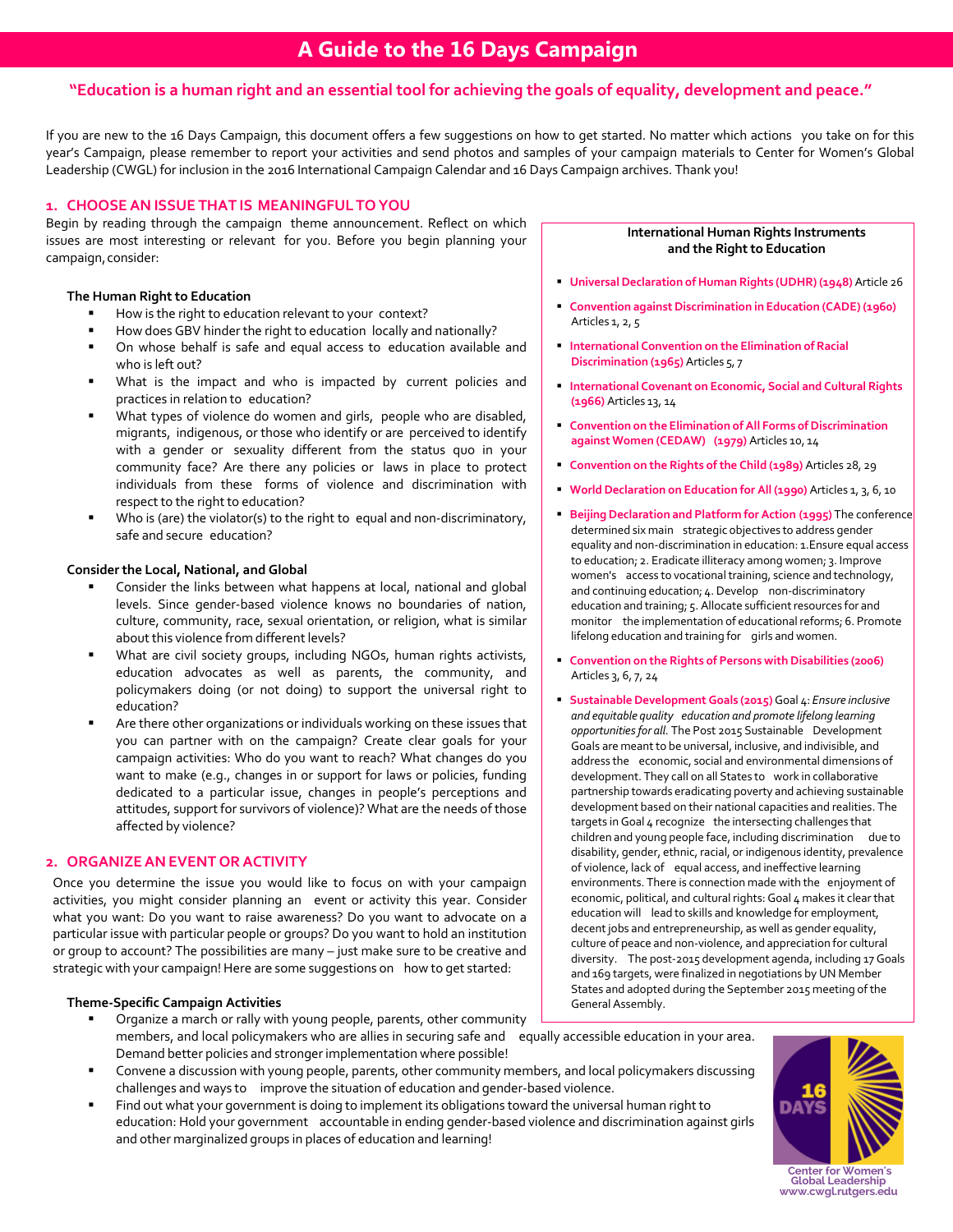## **3. SPREADTHE WORD**

Print, radio, television and online media sources continue to play a major role in shaping opinions and in communicating issues of importance to audiences. Working with women's, youth, and community-based media networks to develop your campaign media strategy is a great way to get started and build partnerships. For a sample letter and further suggestions on how to engage online, see the Sample Press Release Template and the Social Media Tool Kit in the 2016 Take Action Kit. Some ways you can actively engage with and help shape media coverage on gender-based violence include:

#### **Talk to Media**

- Write a press release/advisory and approach media outlets to ask if they would be willing to run a special series on the 16 Days Campaign. You can also see if they are willing to do a special program on one of the significant dates, such as International Day to Eliminate Violence Against Women, World AIDS Day, International Women Human Rights Defenders Day or Human Rights Day.
- Target mainstream news sources that cover local, national and global news as well as media outlets that are not strong on communicating about women's rights and those popular culture media outlets that are listened to by youth.
- Write to media outlets that you feel are biased in their reporting on gender-based violence and encourage them to take on a more gendersensitive approach.
- Write opinion pieces for local newspapers on incidents of violence that have occurred or on state policies and procedures that have a direct impact on the prevalence of gender-based violence, discrimination against women, girls, the disabled, and other marginalized groups in being able to access education in safe and equal manner. It is important to critique bad policies and reactions as well as to write in support of good measures and best practices. (Note: if you face any risk of threats or harassment you can write in anonymously or use fictional names).
- Call radio talk shows or create and share podcasts.

#### **Create a Buzz Online**

- Use the hashtag #16days when sharing, forwarding, or re-posting information related to gender-based violence and the right to education.
- Change your profile picture to the 16 Days logo (available for download from the 16 Days website) and post status updates about the campaign. (Check out the Social Media Kit in the 2016 Take Action Kit for more ideas on how you can join the 16 Days Campaign online!)
- Write blog articles, opinion pieces, and personal reflections for websites and online information sources.

#### **4. CREATEAND USEART**

Integrate activism with visual art, performance art, music, or dance. Bring awareness and encourage action on the particular issue with which you are concerned.

# **Document and Reflect**

Make sure to document your action with pictures, summaries of the events, and a commentary on how people reacted or participated. Documentation is useful for media, future campaigning activities, and fundraising.

#### **Questions toConsider**

- Did you achieve the goals you set in the beginning?
- Did you reach your audience? And what was the impact of your actions?
- What would you do differently next time?
- What tools or resources do you require to improve your participation in the campaign?
- Share the summary of your campaign activities by posting it on the web, sending it to other local or national organizations, or publishing it in a newsletter. Rememberto send a copy to CWGL, as well!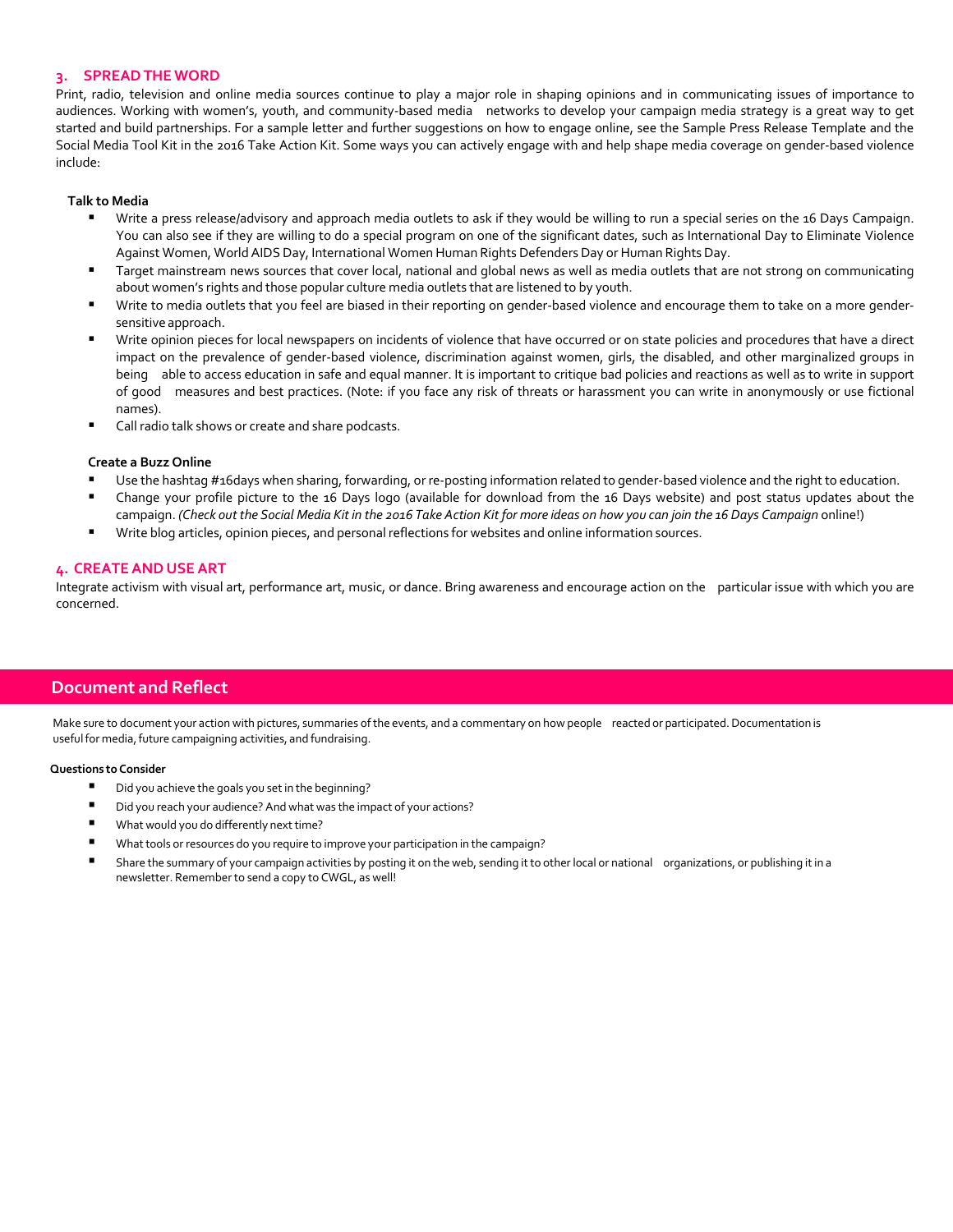# **Extremism and Violence Against Girls and Education: Overcoming Barriers by State and non-State actors to Realize the Right to Education for Girls**

Despite feminist struggles for sustainable and transformative development, education remains beyond the reach of millions of girls. This is particularly true for girls who comprise the majority of out-of-school children, those without access to education, those who never start school, and those who do not complete primary schools. Women constitute two-thirds of the world's illiterate people (493 million) and gender parity in education has not been reached. Hand in hand with this reality, women´s human rights activists all over the world continue to call for an end to all forms of violence against women and girls. Violence against girls on their way to school or while they are in their school must end and, in order to find the solution, the human right to education for girls must be realized.

#### **The Right to Education for Girls**

International human rights standards on the right to education assert that the need for knowledge, skills and information is universal as well as central to human development. For example, the Universal Declaration of Human Rights states that "[e]ducation shall be directed to the full development of the human personality and to the strengthening of respect for human rights and fundamental freedoms." The UN Convention on the Rights of the Child elaborates and refers to education as a process aimed at "[t]he development of the child's personality, talents and mental and physical abilities to their fullest potential." A girl's right to access and benefit from education/schooling must be seen "[a]s an end in itself rather than [only as] a means for achieving other ends."

With 189 States Parties, the UN Convention on the Elimination of All Forms of Discrimination against Women (CEDAW) is one of the most widely ratified international human rights treaties. Even though the large number of reservations to the Convention present challenges for implementation, a very small number of countries have made reservations or declarations to CEDAW Article 10 on the right to education. In line with CEDAW, education's promise of empowerment comes not merely from increased awareness of the rights of women and girl's, but of the breakdown of powerful gender stereotypes and ideologies based on the notion that women should be subjugated and their human rights denied.



#### **Extremism and Violence against Girls**

Many groups that oppose human rights for women and girls, including

State and non-State actors, are using arguments in the cause of religion, culture, and tradition to justify the gender-based violence and discrimination to which girls are being subjected. These extreme views deny human rights of women and girls and often target dissent. Thus, girls that challenge fundamentalist ideologies (whether in the global north or south) by attempting to access education or simply express non-normative gender identities and sexualities are at risk of gender-based violence.

Violence and the fear of violence inflicted by extremist groups or individuals supporting their ideologies are among the prevailing reasons preventing girls from attending school and completing their education. In places where extremists are seeking to take over all public and private spaces, girls´ risks to rape, sexual harassment, intimidation and threats have increased. Poverty, militarism, armed conflict, lack of sanitation and long journeys to school make the simple act of choosing to go to school an act of defiance and resistance by girls and their families, which often leave them even more vulnerable to violence.

Attacks on girls attempting to access education and attacks targeting girls in schools directly impact the lives of many – not only girls, but those who support them – families and teachers. Every attack on girls going to school or in school tells the collective community that there is no safe place for girls and families that do not conform to traditional or patriarchal sanctified practices and roles. This often leads to exclusion from education by families and State actors, where girls are kept out of school as a way to "protect" them. For example, after the attacks on schools in Pakistan and Nigeria in the last few years, schools for girls in "at risk areas" are often closed indefinitely. Even when they stay open, families do not allow girls to go to school for fear of new attacks. In this way, most of measures taken by families and State actors in response to attacks on girls going to school or in those in school targeted by extremist groups often lead to further violations of the human right to education.

#### **Harmful Practices**

Overall, the discriminatory gender roles and harmful practices girls are subjected to have a long-term impact in the lives of girls and affect all of their rights, including their right to access, enjoy and benefit from education. The asymmetries and disparities that stem from patriarchy and the social inequalities it produces predate education systems and policies and often cause the exclusion of girls from schools and quality education. Therefore, all actions by State and non-State actors to address violations of the human rights of women and girls must address the root causes of gender disparity and gender-based violence. Therefore, all actions by State and non-State actors to address violations of the human rights of women and girls must address the root causes of gender disparity and gender-based violence. Attacks on girls attempting to exercise their right to education often happen because of existing negative beliefs and stereotypes that justify practices that subjugate women and girls through violence. They also occur because extremist ideologies often consider the right to education as a



Center for Women's<br>Global Leadership www.cwgl.rutgers.edu

#### The right to education encompasses ALL of these.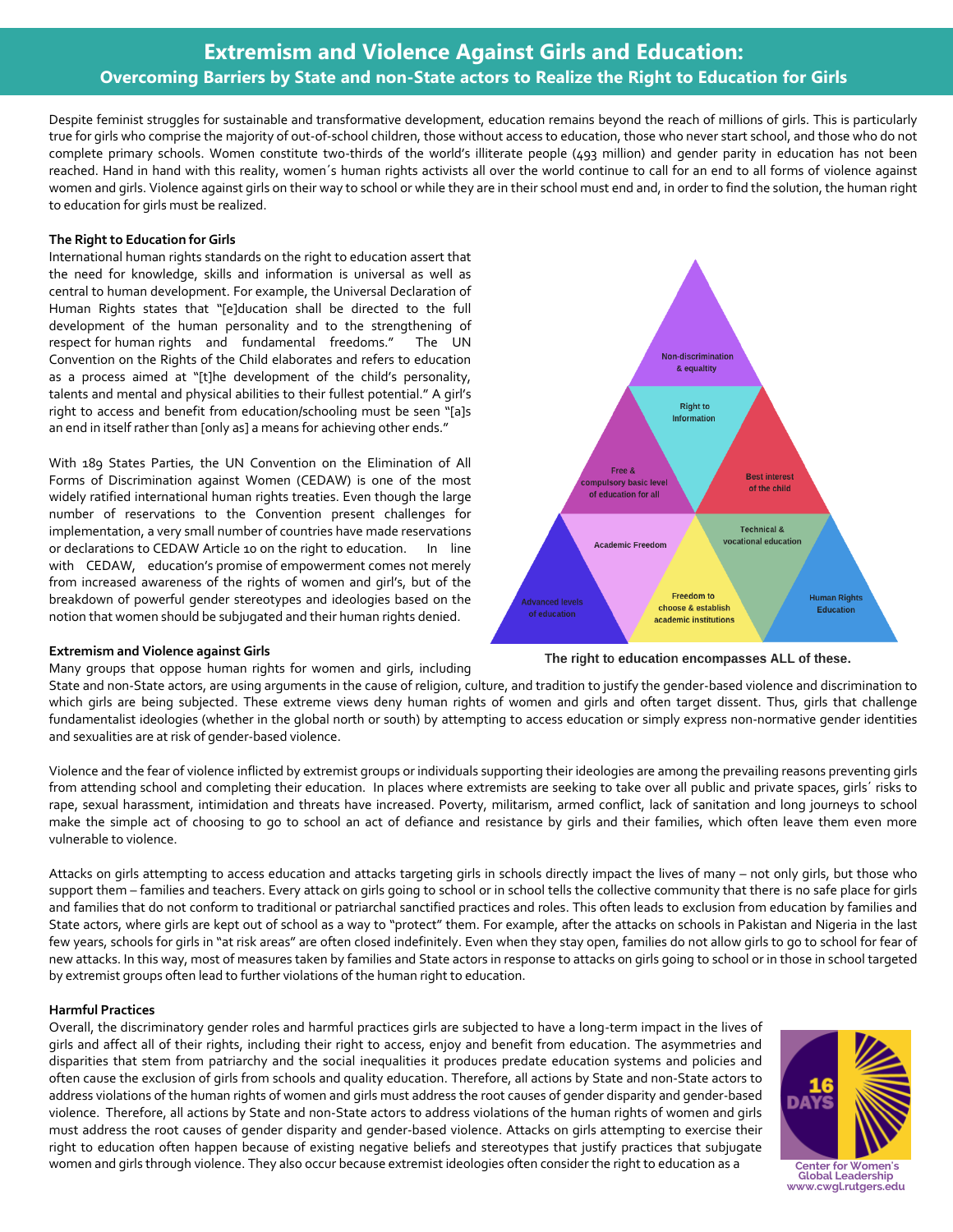transformative right that challenges the status quo and social transformation is then seen as a threat. States parties have an obligation to "establish legal structures to ensure that harmful practices are promptly, impartially and independently investigated, that there is effective law enforcement and that effective remedies are provided to those who have been harmed by such practices." States must also "explicitly prohibit by law and adequately sanction

or criminalize harmful practices, in accordance with the gravity of the offence and harm caused, provide for means of prevention, protection, recovery, reintegration and redress for victims and combat impunity for harmful practices."

#### **State Education Policies and Practices**

Despite the detailed legal framework and a global political consensus on the right to education for all, attacks against girls accessing education are being documented with increasing regularity. Attacks against girls on their way to school or at school have highlighted the fragile nature of achievements in the field of education worldwide. As long as attacks on girls attempting to access and enjoy their right to education by extremist groups continue, the accessibility, availability, adaptability, acceptability and quality of education for all will continue to slide back.

States must investigate attacks against girls claiming

**Tool 1:** These two General Comments by UN Human Rights Treaty Bodies are helpful. Committee on the Rights of the Child General Comment No 13 on the right of the child to freedom from all forms of violence (2011) and Committee on Economic, Social and Cultural Rights General Comment 13 on the Right to Education (2009)

**Tool 2:** When designing policies, actions and strategies to guarantee the safety of girls in schools it is Important to refer to CEDAW Article 1. Indirect and unintended discrimination can be as harmful as targeted discrimination and violence against girls.

**Tool 3:** When addressing harmful practices, it is helpful for women´s human rights advocates to refer to the joint general recommendation/general comment No. 31 of the Committee on the Elimination of Discrimination against Women and No. 18 of the Committee on the Rights of the Child on harmful practices (2014).

**Tool 4:** States may adopt temporary special measures in education as a way to effectively protect girls from violence while ensuring their right to education. The CEDAW General Recommendation 25 on temporary special measures is a tool that may be helpful to women´s rights advocates when recommending State action and policies to guarantee girls right to education.

their right to education and must prevent future attacks by taking all necessary actions. However, in most cases, attacks on groups of girls in schools are followed by closing schools and violations of girls' rights to education. Gender-based violence against girls is not being investigated and documented, and perpetrators of violence against girls are not being held accountable. At another level, regardless of the motivations for attacks against girls, States must continue to address underlying structural discrimination and negative gender stereotyping. Education policies and systems must address the root causes and consequences of attacks against girls accessing education and for this to be possible, ongoing gender-equality training, systematic research and improved data collection is required.

# **Advocacy Tips Advocacy Tips**

#### **Update your knowledge**

International human rights treaty bodies and experts have been paying more attention to the need to integrate strategies to achieve girls´ right to education and eliminate all forms of violence against girls. Without addressing these gaps, we will not be able to realize the right to education for all, one of the critical areas of sustainable and transformative development for poor communities and countries around the world. It is important to keep up to date with the interpretation and expansion international human rights standards that can benefit girls and be used to address extremism.

#### **Apply the women´s human rights framework**

Even when it is not safe or strategic to openly mention women´s human rights in your work, applying the framework to understand the problems women and girls face and advocate for solutions is essential. The human rights framework is helpful in addressing discrimination against girls; understanding the linkages between discrimination and gender-based violence and documenting violations of the right to education. A feminist-human rights approach must consider problems and solutions in a holistic way because all the rights of all women and girls are part of the vision for transformation.

#### **Discrimination and barriers change over time**

Advocacy efforts must be adapted as new challenges emerge. It is important to understand the ways girls are subjected to violence when trying to access their right to education. Similarly, once in school, girls often experience violence in schools and through the education system, for example corporal punishment. Since discrimination and inequality are dynamic and change over time, on- going tracking and documenting discrimination and barriers to substantive equality is important.

#### **Advocate for integrated strategies**

It has increasingly been recognized that girls play a critical role in solving the most persistent development problems facing the world today. Access to quality education and freedom from violence in childhood and adolescence can transform the access to opportunities and equality over a woman's life. Integrating girls' rights to education and addressing gender-based violence can have multiplying results in intimate relationships: preventing and addressing rape and sexual harassment; preventing child marriage and teen pregnancy; preventing trafficking in girls. In the long term, these ideas help to promote equality in the family and in the work place between men and women

#### **Mobilize girls, boys and their families**

Engage with girls, boys, teachers and their families who are willing to listen and raise awareness about the importance of the right to education and the right to a life free from violence. Continue to build their skills and set up girls' clubs and gender equality groups in your community and in schools. Rally support for girls that are willing to take risks to exercise and enjoy their human right to education.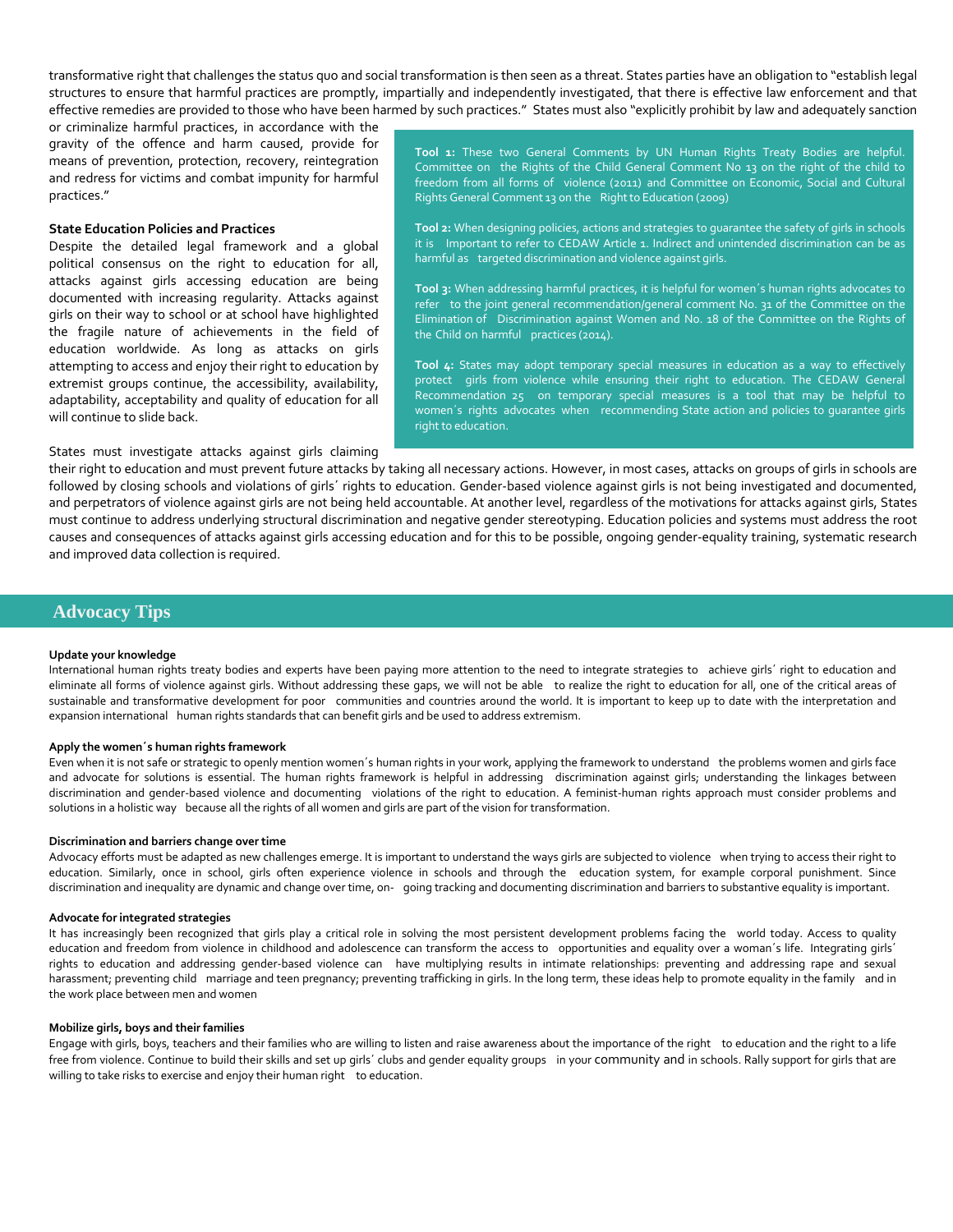# **Education in Refugee & Internally Displaced (IDP) Camps**

Available figures reveal there are approximately 13 million refugees and 38 million IDPs around the world. These numbers will likely grow considering the horrific and continuous violence in nearly every part of the globe at present, while the plight of refugees and IDPs remain relatively invisible from the global landscape. Education in camps often goes neglected and ignored leaving millions of children and young people without safe access to quality and free education. Education is undoubtedly a fundamental human right. Yet, international actors and camp administrators in refugee and IDP camps place this right in jeopardy by not prioritizing it.

Violent conflict, environmental disasters, and immense economic and social inequalities have led millions of people to flee their homes, with many ending up in refugee and internally displaced (IDP) camps. The number of natural disasters over the decade of 2003-2013 averaged 450 per year, which compares to the mere average of 90 disasters a year in the 1970s. There are currently 41 active conflicts as reported by IISS Armed Conflict Database, and when the Institute for Economics and Peace surveyed 162 countries, they found only 11 countries could be said to be free of both internal and external conflict. States where conflict is present experience extensive issues with education quality, parity, and access because state institutions are at their weakest and any available funding is dedicated to military and defense budgets. However, within refugee and IDP camps there is opportunity to improve the lives and futures of its inhabitants and enhance their homelands upon repatriation through the development of education in the camps.

Unfortunately, safe and free access to education is not a guarantee. In 2008, UNESCO reported that only 69% of primary-school-age children were enrolled in primary school in camps operated by UNHCR; that number dropped to 30% enrollment in secondary school. Furthermore, access to education in camps is not always free, children are subjected to child labor, or girls may engage in early marriages or sex to afford schooling. Safe transit to and from school should be ensured as many children are exposed to physical assault or verbal harassment. Once in the school, the concern for safety of the children persists, as schools are targets for armed attacks or militant violence and can even serve as recruiting centers.

Education in refugee and IDP camps does not garner a lot of attention often due to other circumstances which require immediate assistance, such as access to food, water, and shelter along with ways to thwart rampant diseases and the need for security. Camps have become places of permanence as conflicts drag on or rebuilding from natural disasters fall to the wayside, and priorities often don't reflect long term goals.

The barriers to a quality, safe education are vast, and in the settings of camps, the ability to report malfeasance is limited. Violence also comes from within the environment of the school from teachers and other adults themselves. Displacement offers women and girls far fewer resources and opportunities, which can leave women unprotected from increases in sexual and gender-based violence, exploitation, and other human rights violations. Schools have the potential to be protective spaces, especially from sexual and gender- based violence, but investment in schools is lacking. In 2010, education only received 4% of the United Nations' body entrusted with issues concerning refugees and internally displaced people, the United Nations High Commissioner of Refugees' (UNHCR), budget.

Some teachers are documented perpetrators of sexual harassment and assault. Additionally, teachers have an important hand in creating and regulating the classroom space. Teachers may utilize severe forms of punishment, discriminate against marginalized groups, and reinforce dangerous behaviors in students, like the sexual or physical harassment of other students. Girls can face violence and discrimination due to their gender, facing limits on their schooling due to cultural or family pressures, lack of safety specifically for girls, or lack of safe spaces within school areas. Teachers in these settings are vastly outnumbered by students and often lack any substantive educational training. This sets the stage for schools being an unsafe place.

Schools can provide additional support otherwise not found in camps. This includes structure, a safe space, and an opportunity for a better future. Tangibly speaking, schools can provide meals for children, helping to address the issue of malnutrition, and schools are able to provide instruction on the spread and prevention of diseases affecting camp life. The benefits of investing in and protecting education in refugee camps transcend the confines of the camp itself. Without prioritizing safety, security, and adequate resourcing of education in refugee and IDP camps, international bodies and State actors shortchange young people, especially of marginalized populations, such as women and girls, of their human right to education.



Center for Women's<br>Global Leadership www.cwgl.rutgers.edu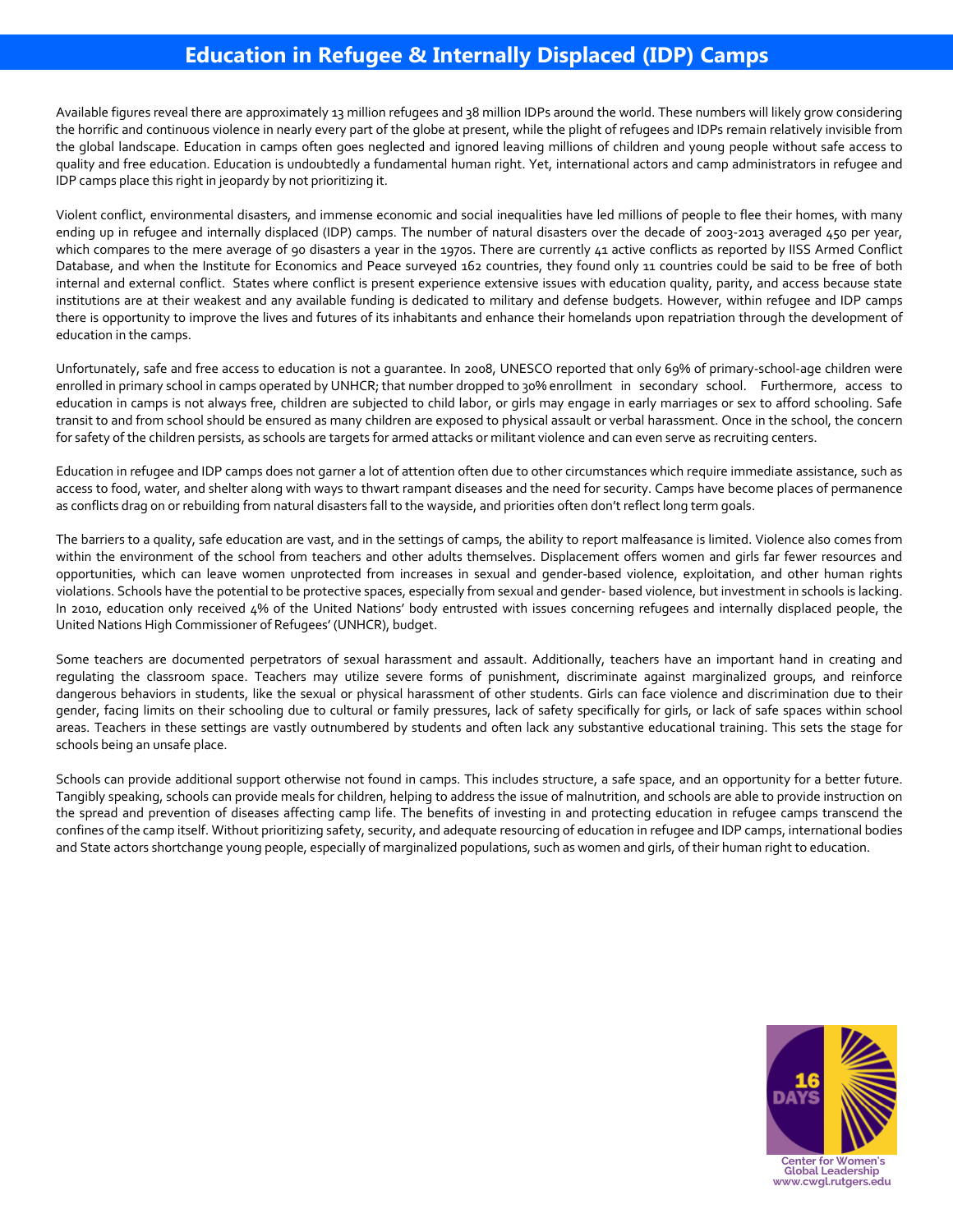# **by FRIDA | Young Feminist Fund**

As an emerging grassroots organization, often led by young women or trans youth it is not always easy to access traditional funding *sources. There will probably be some requirementsfrom donorsthat are difficultto meet.*

#### **Some Common Challenges & How to Address Them**

- Even though all the members of your group may have years of activist experience behind them, to be successful with funding, sometimes your organization needs to exist at least 5 or more years and have a history with donors. Unfortunately, in some cases there is mistrust from some institutional donors of whether young and grassroots organization can manage funding and reporting requirements or donors are not easily convinced in the capacities of a newly established group to deliver the work. However, some funds do specialize in supporting newly established groups (check out the resource section below for more details)! Another option is to consider partnering with more established organizations with experience in accessing funds to do collaborative work and apply for funding together.
- Often donors will request that your organization is registered in order to receive funding, however some groups/collectives/networks choose to stay informal for a variety of reasons. It may be linked to their politics, or due to issues of corruption or safety in the country they work in. One way to respond to this is to consider finding a 'fiscal sponsor' - a more established organization that you trust to receive funds on your behalf. This is a common practice in many places and can be a great way to collaborate with another organization. Make sure to create a Memorandum of Understanding with your fiscal sponsor.
- Some donors only provide restricted support for specific projects. Don't be afraid to be an advocate for 'core support' that will cover your basic operational costs, as we all need to educate and convince more funders of the value of core support. Core support is general support for your organizations that is not restricted or necessarily linked to a specific project, it can cover costs for staffing, rent or anything related to your work. Check out the resources below on this.
- When applying to funders, you may be asked to provide a reference**.** Even if you are a new organization, it is important to have someone who believes in you and can vouch for the experience and skills of the members of your group. Don't underestimate the importance of a good reference. If no one can give a reference for your group, ask for references for individuals in the group with emphasis on each person's skills and abilities to start a new group and move it forward.

Despite all the hurdles that can keep young grassroots organizations from accessing more traditional sources of funding - dynamic, flexible and accessible funds do exist. Below we have listed some examples of youth and women's funds - but many more exist. Always ask organizations who they are funded by so you can increase your networks.

#### **Alternative Ways of Mobilizing Resources**

Often our work is heavily dependent on the flow of money from large foreign agencies in more developed countries. We know it can be difficult to access funding from traditional donor agencies so it is always good to turn to alternative ways of fundraising.

As an activist organization, you are committed to addressing power inequalities, challenging stereotypes, and building progressive communities. Don't forget to apply these values to your fundraising! Mobilizing resources is an inherently political and meaningful thing. Reaching out to funders who do not openly state they fund newly established groups with core support is still an important strategy to not only expand resources, but also advocate for donor engagement and accountability with the movement. Write coherent brief letters to funders to inquire if they consider funding your type of group by providing key messages on "what, how, and why" your group does the work, as well as why support to groups like yours is important for larger movement building and achieving of human rights standards.

# **Remember!**

- 1. Fundraising and resource mobilization is a key part of your work and sustainability.
- 2. Don't forget to budget for your fundraising activities and the resources it will require as it takes a considerable amount of time and energy.
- 3. When you apply for grants from women's funds and other progressive donors, consider including a budget line item for fundraising so that you can continually build your own capacity and experience in it, and demonstrate to your donors that you are committed in doing so!
- 4. It is always useful to have a fundraising strategy/tool for what you are seeking funding for and how to reach that goal amount.
- 5. Think about how documenting your work every step of the way by using digital media that will communicate your message quickly and tell more about the work you do and why it is important. This will make your work more transparent.
- 6. Lastly, all of these tips are suggestions to inspire you! A lot of resources are directed towards North American audiences, so we're interested in getting your examples and tips from around the world!



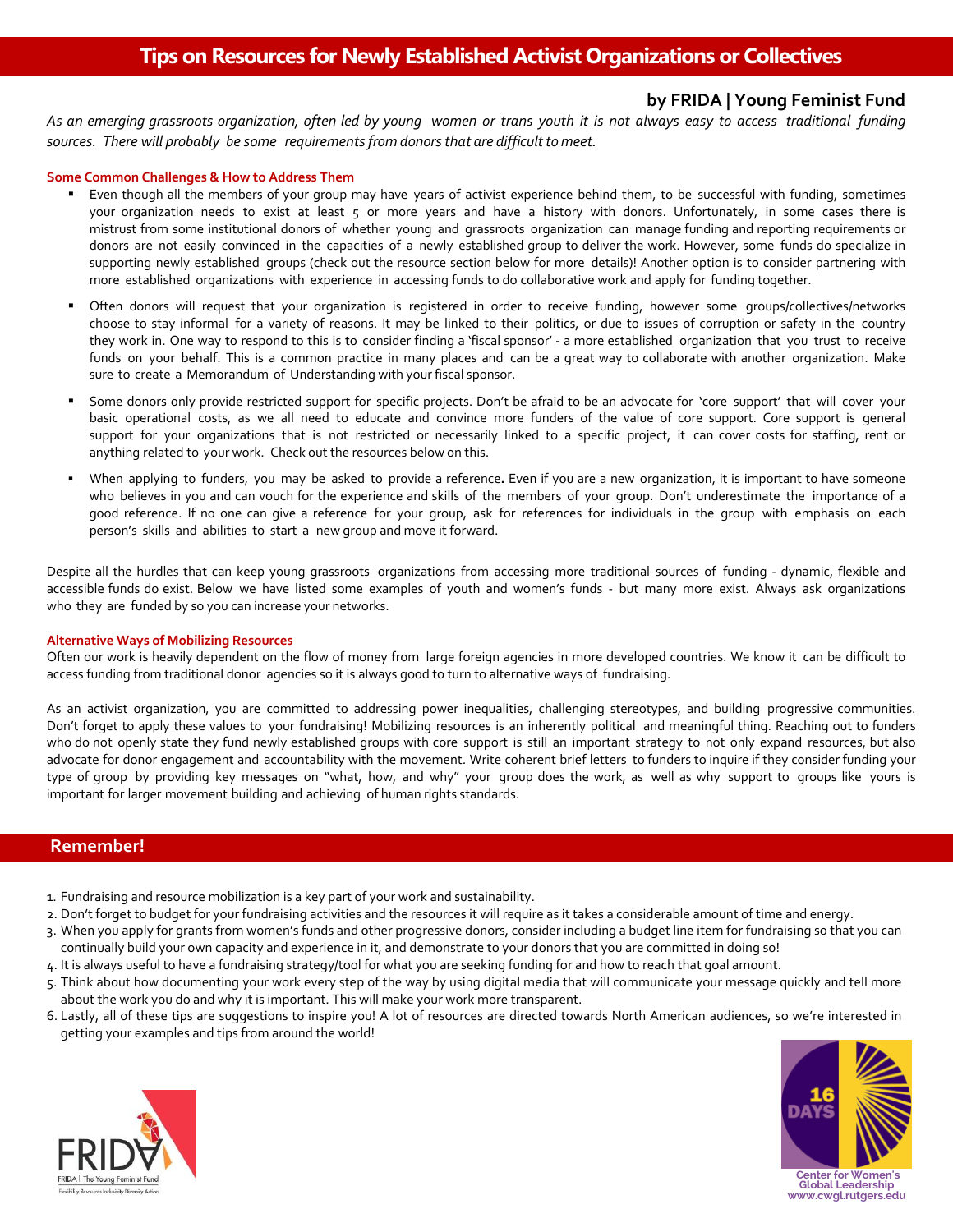A healthy budget is a sign of strong support – and one that is financed by your own community is even stronger because it rallies people to contribute to social change! In addition, research has shown that individual donors (especially women) can sometimes be the most valuable and sustainable sources of funding. Even though they may donate much smaller amounts, they tend to give consistently for much longer periods of time. While 'donating' in some contexts may feel 'new' or 'foreign', try to focus on the ways your community already has a culture and history of giving thought it may be in different ways and forms, like giving time and goods rather than money. Of course public fundraising depends on the security situation in your country, as to whether you want to publicly fundraise, as well as whether the financial systems in your country are set up in a way that allow online donating.

#### **Here are Some Approaches to Consider**

- **A membership and Affinity Fundraising Raising fund from your members is** a fairly traditional practice, but can yield regular and timely support. Having a membership program for your supporters allows you to reach a large network through [monthly](http://www.fundraisingsuccessmag.com/article/10-things-you-need-know-about-creating-monthly-giving-program-410431/1) giving and [end-of-year](http://www.salsalabs.com/why-salsa/strategic-best-practices/essential-guide-end-year-fundraising-nonprofits-all-sizes) [giving](http://www.salsalabs.com/why-salsa/strategic-best-practices/essential-guide-end-year-fundraising-nonprofits-all-sizes) (don't forget [donation](http://www.raise-funds.com/2009/membership-campaigns-the-how-to/) level perks). Affinity fundraising is about bringing people together who share something in common. This is one of the best and cost-effective ways to collect some basic resources for your organization, not just financial ones, but also human resources, office space, equipment etc., engaging people involved in the same cause, and spreading the word through your friends and colleagues, and other contacts. Research shows that peer-to-peer fundraising is on the rise, meaning that people are more inclined to give because they see other people in their own network giving. In other words, giving can be wonderfully contagious! [Giving](http://en.wikipedia.org/wiki/Giving_circles) circles are on the rise: they bring together a group of dedicated individuals who want to fundraise for a particular cause. You can start your own giving circle and support people to think of creative ways to mobilize resources for your work.
- **Online Fundraising, Social Media, Crowd Founding Platforms** Social media is a great tool to reach many people in different parts of the world that could support your group and send your message without having to invest much financial resources. By producing an effective fundraising campaign by using different digital media you can inform people about your work. You can create your own fundraising campaign and showing your work in a form that quickly sends out your message it's a great way to stand out from the crowd and collect some resources. Online crowdfunding is a new popular trend, and it is useful to read about the different platforms available and find one that suits your needs and values. For example, Indiegogo remains one of the most popular crowdfunding platforms, and is used by business entrepreneurs, artists, and social activists. Meanwhile [Catapult](http://www.catapult.org/) is a platform dedicated exclusively to women's human rights, while [Fundly](http://fundly.com/) is focused on social good. However, remember like all strategies, [crowdfunding](http://www.anniedanger.com/the-revolutionary-etiquette-of-crowdfunding/) is not always [perfect](http://www.anniedanger.com/the-revolutionary-etiquette-of-crowdfunding/) and can still require a lot of time and effort.

If you have funds or could use human resources in your community, create a website where you could also have a Donate tool. There are free [sources](http://www.nonprofithub.org/featured/5-online-donation-tools-to-delight-your-donors/) on how to do this by using free website [layouts.](http://www.nonprofithub.org/featured/5-online-donation-tools-to-delight-your-donors/) The more cost effective tool are social networks such as Facebook, Twitter etc. where you can install a donate tool and promote your fundraising campaign. It is important to be aware that this can also be more complicated than you think. For example, if you need a separate bank account to link the online donations and only one bank is providing this service, your options can be limited. It is important to check the terms and conditions and realities within your context and talk to other organizations to see if online fundraising will work for you!

- **Fundraising Events** You could try organizing fundraising events in your community or participate in a joint event where you could present your work, spread the word about your group, gather people involved in the same cause and inform them on how they can support your work. Remember that one of the most defining characteristics of donors today (especially, young people) is that they want to be engaged when they donate. So get creative and be inviting, whether it's a flash mob, dance party, or community gardening! Just remember that this might require some additional costs and resources. One example of a low cost event is a flea market, where members can sell their own things or those of their friends and families, or have such things donated from others and then sell.
- **Entrepreneurship, income generation, and private sector funding** If your organization fundraises money from products you make you can also present them in your fundraising events, online campaigns and collect resources that way too. You could also rely on the entrepreneurship of others and look for partnerships in the private sector. You can also consider reaching out to local businesses or larger companies working in your communities to donate money or goods or services. For example, for events, if you partner with a local grocery store, maybe you get all the food for free? Or the store has a donations program where customers can choose to donate small portion of their change to your group. Some groups start their own businesses to support their work. For example, Nasawiya in Lebanon is a non-profit, volunteer- run activist space and all money raised goes to financing important social justice initiatives. Another example is [Bahay Ni Isis,](http://accommodation.isiswomen.org/) a women-friendly space providing lodging, meeting rooms and facilities for workshops, conferences and events in Philippines. Starting these income-generating projects will require significant resources of its own, so don't forget to pitch this idea very well to some of your major donors who can provide initial support.

#### **Different Kinds of Resources You Need to Raise**

Sometimes we need resources that are not just financial, and they are there but we don't always know the best how to get to them. When it comes to building the capacities and knowledge of your group there are free online sources you could use to get training in certain fields, guides and tool that might be valuable to your organization. You can also try to use the expertise of feminist activists in your community to help you build the capacities of your organization, just by sharing their knowledge. Most organizations need more human capacities, so you can get help from volunteers, but just have in mind that this person should feel like a part of your group and have learning benefits.

For some groups it might not be that difficult get free space from their community, just by researching what are the best ways to do it, or share space with another feminist organization. You can use social networks to ask for resources directly from your community for instance computer and digital media equipment. Share skills – group members and their friends/families have skills that they can teach each other and use for their work. For instance, group members can make DIY posters, banners, brochures, etc., to use for a demonstration (instead of spending a lot of money on print).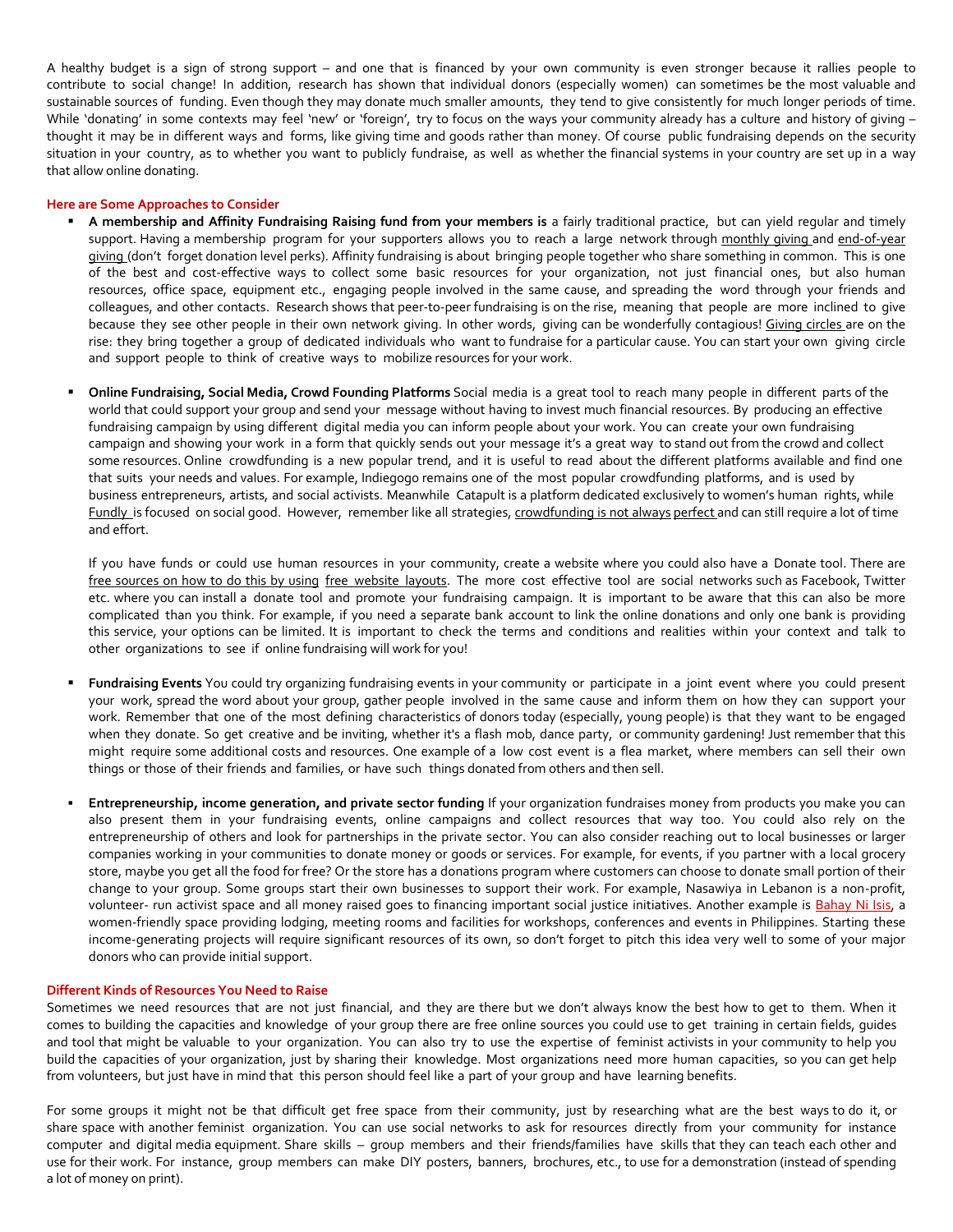#### **Resources**

## **Understanding Core Support and Politics of Fundraising**

- AWID. Watering the Leaves, Starving the Roots <http://www.awid.org/Library/Watering-the-Leaves-Starving-the-Roots>
- Global FundforWomen,TrustinWome[nhttp://www.globalfundforwomen.org/storage/documents/where-we-](http://www.globalfundforwomen.org/storage/documents/where-we-) stand/gfw\_gensupport.pdf
- Starr, Kevin."JustGive 'Em the Money: The Power and Pleasure of Unrestricted Funding". Stanford Social Innovation Review. August 3, 2011.
- [http://www.ssireview.org/blog/entry/just\\_give\\_em\\_the\\_money\\_the\\_power\\_and\\_pleasure\\_of\\_unrestricted\\_funding](http://www.ssireview.org/blog/entry/just_give_em_the_money_the_power_and_pleasure_of_unrestricted_funding)

## **General Resources on Fundraising**

- AWID.Where is theMoney forWomen'sRights? <http://www.awid.org/Our-Initiatives/Where-is-the-Money-for-Women-s-Rights>
- Funds for NGOs. Grants and Resources for Sustainability [http://fundsforngos.org](http://fundsforngos.org/)
- GrassrootsInstituteforFundraisingTrainin[ghttp://www.grassrootsfundraising.org/why-gift/political-framework](http://www.grassrootsfundraising.org/why-gift/political-framework)

#### **Crowdfunding**

- Catapult. [http://www.catapult.org](http://www.catapult.org/)
- CrowdCrux.Top 10CrowdfundingSites forNonprofit[shttp://www.crowdcrux.com/top-10-crowdfunding-sites-for-nonprofits](http://www.crowdcrux.com/top-10-crowdfunding-sites-for-nonprofits)

#### **Women's Funds**

- International Network of Women's Funds <http://www.inwf.org/womens-funds>
- Women'sFundingNetwor[khttp://www.womensfundingnetwork.org](http://www.womensfundingnetwork.org/)

#### **Youth Funders**

- Alert Fund forYouth <http://www.alertfonds.nl/>
- Solidarity Fund XminusY https://xminy.nl/englis/
- The Free Child Project http://www.freechild.org/funds4progress.htm
- The Global Fund for Children https://www.globalfundforchildren.org
- The Inspiring Enterprise http://www.inspiringenterprise.rbs.com/inspiring-youth
- UN Habitat Urban Youth Fund <http://www.unhabitatyouthfund.org/Default.aspx>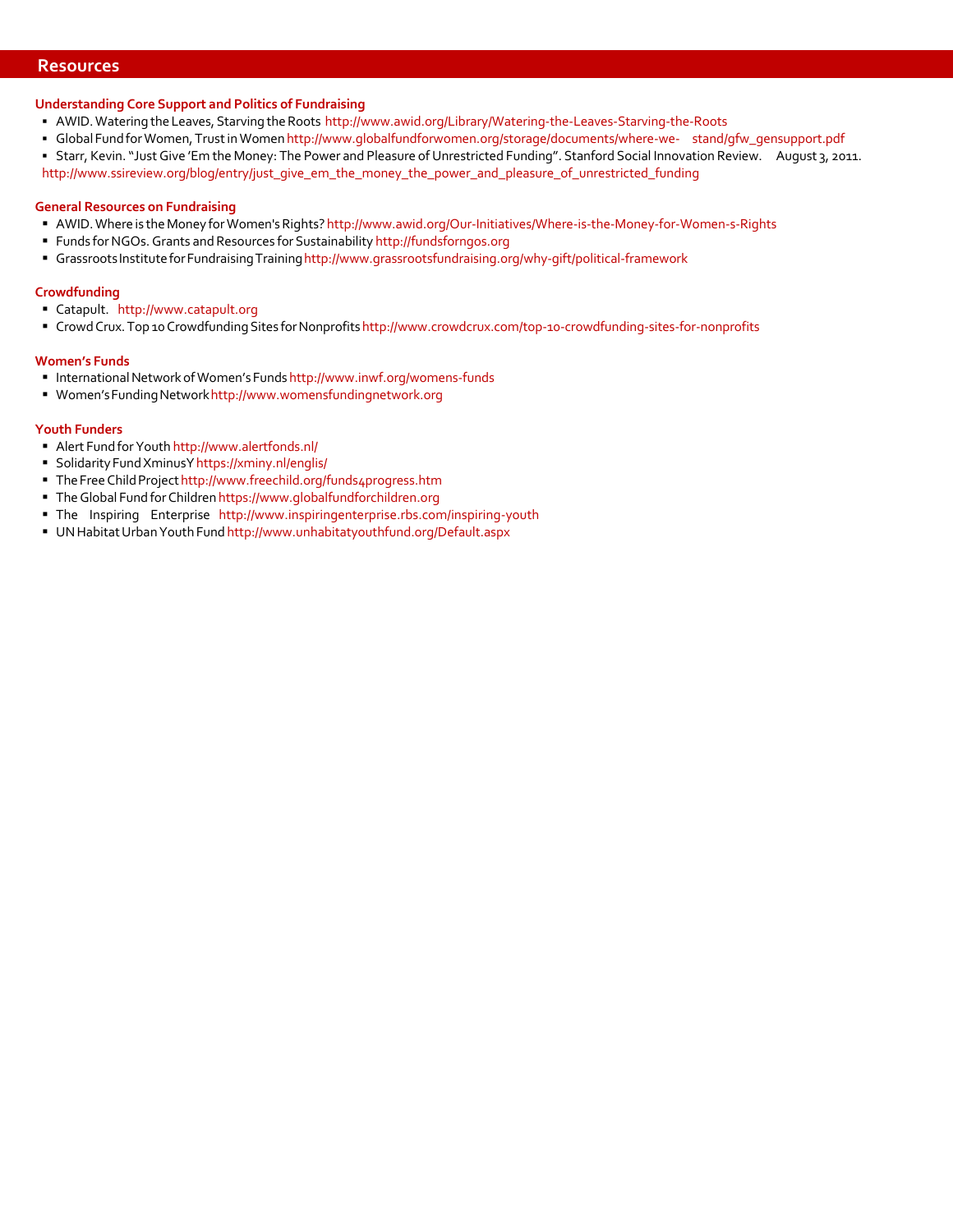Increasingly, social media has become a tool for many activists around the world to promote human rights through calls for action and sharing of information, report on violations taking place, and galvanize activists placed in faraway geographic locations on issues effecting wide regions or entire communities. While social media for activism cannot be a replacement for "on the ground" movement building, social justice activism, or engagement with allies, it is a powerful tool to inform, engage, and trigger widespread support for human rights principles.

In this toolkit, learn how to stay connected and get involved with the #16Days Campaign through various social media outlets.

## **TWITTER TEACH-IN**

*What's a "Teach-In"?* Teach-ins are a series of several, continuous tweets from a single source that revolve around social justice topics. Linked together with a unique hashtag, teach-ins are essentially tweetable lectures that are meant to educate a wide, general audience.

*Join the Conversation!* The 16 Days Campaign invites activists and the greater online community to join a Twitter teach-in during the Campaign **(November 25-December 10, 2016)** exploring the theme **"From Peace in the Home to Peace in the World: Make Education Safe for All"** in the context of our work and realities. Follow **@16DaysCampaign** on Twitter and use the hashtags **#16days** and **#GBVteachin** to participate!

*Discussion Format* Participants will choose a date during the 16 Days Campaign (November 25-December 10), on which they will tweet their teachins. The online community will also be able to contribute by tweeting its own teach-ins, questions, and short responses by using the hashtags **#16days** and **#GBVteachin**. The 16 Days Campaign will then highlight all participants' work by re-tweeting their teach-ins. **Those interested in participating should email the 16 Days Campaign** (**[16days@cwgl.rutgers.edu](mailto:16days@cwgl.rutgers.edu)**) for more information and for coordination. *Sample tweets*

- 31 million girls at primary level and 34 million at lower secondary level are not enrolled in school #16days #GBVteachin
- In 2014, global military spending stood at \$1.8 trillion<sup>1</sup>, while experts cite a \$26 billion financing gap to achieve basic education for all by end of 2015 #16days #GBVteachin
- Education is a public good, a fundamental human right upheld in int'l I & regional human rights conventions & treaties. [#16days](https://twitter.com/search?q=%2316days) [#GBVteachin](https://twitter.com/search?q=%23GBVteachin)
- Girls and young women's education may be cut short by early or forced marriage #16days #GBVteachin

#### **FACEBOOK PROFILE PIC SWAP**

To kick off the campaign, on **NOVEMBER 25**, CWGL invites all Facebook users to change their profile pictures to

the 16 Days campaign logo for the duration of the campaign. Help **spread the word and bring awareness to GBV and the right to safe, accessible education** by changing your profile picture and inviting your FB friends to change theirs. *Download the campaign logo [here](http://16dayscwgl.rutgers.edu/about/16-days-logos)*  [\[http://16dayscwgl.rutgers.edu/about/16-days-logos\]](http://16dayscwgl.rutgers.edu/about/16-days-logos) in your respective language and upload it as your profile picture.

#### **SHARE YOUR BLOG**

CWGL will post the series *16 Blogs for 16 Days* highlighting the work of activists from around the world throughout the campaign. We invite activists, NGOs, and the greater online community to **write about issues concerning unequal access to a safe education and GBV**. Write about your experience with these subjects or about what your organization is doing to eliminate them. Once your post is published on your blog, please send us an email (**[16days@cwgl.rutgers.edu](mailto:16days@cwgl.rutgers.edu)**) and we will share and feature your posts throughout the campaign.

#### **INSTAGRAM**

Show how you are working to eliminate GBV by uploading pictures in 16 Days activities or campaign events to Instagram using #16Days.

# **Stay Connected**

#### **Join the 16 Days Campaign**

The 16 Days Campaign is open to participants engaging in action on these issues in ways that are relevant to their specific context. Create or join a community, campus, national or international activity! Use #16Days on social media!

#### **Take Action Kit**

The Take Action Kit is a set of resources to help guide your campaign and are available online and in hard copy. Participants can visit our website (http://16days.cwgl.rutgers.edu) to download the Take Action Kit materials or to request a hard copy.

#### **Stay Connected!**

**16 Days Website:** http://16dayscwgl.rutgers.edu **Email:** 16days@cwgl.rutgers.edu **Campaign Calendar:** http://16dayscwgl.rutgers.edu/campaign-calendar **Facebook:** http://www.facebook.com/16DaysCampaign **Instagram:** https://www.instagram.com/cwgl\_rutgers **Twitter:** @16DaysCampaign

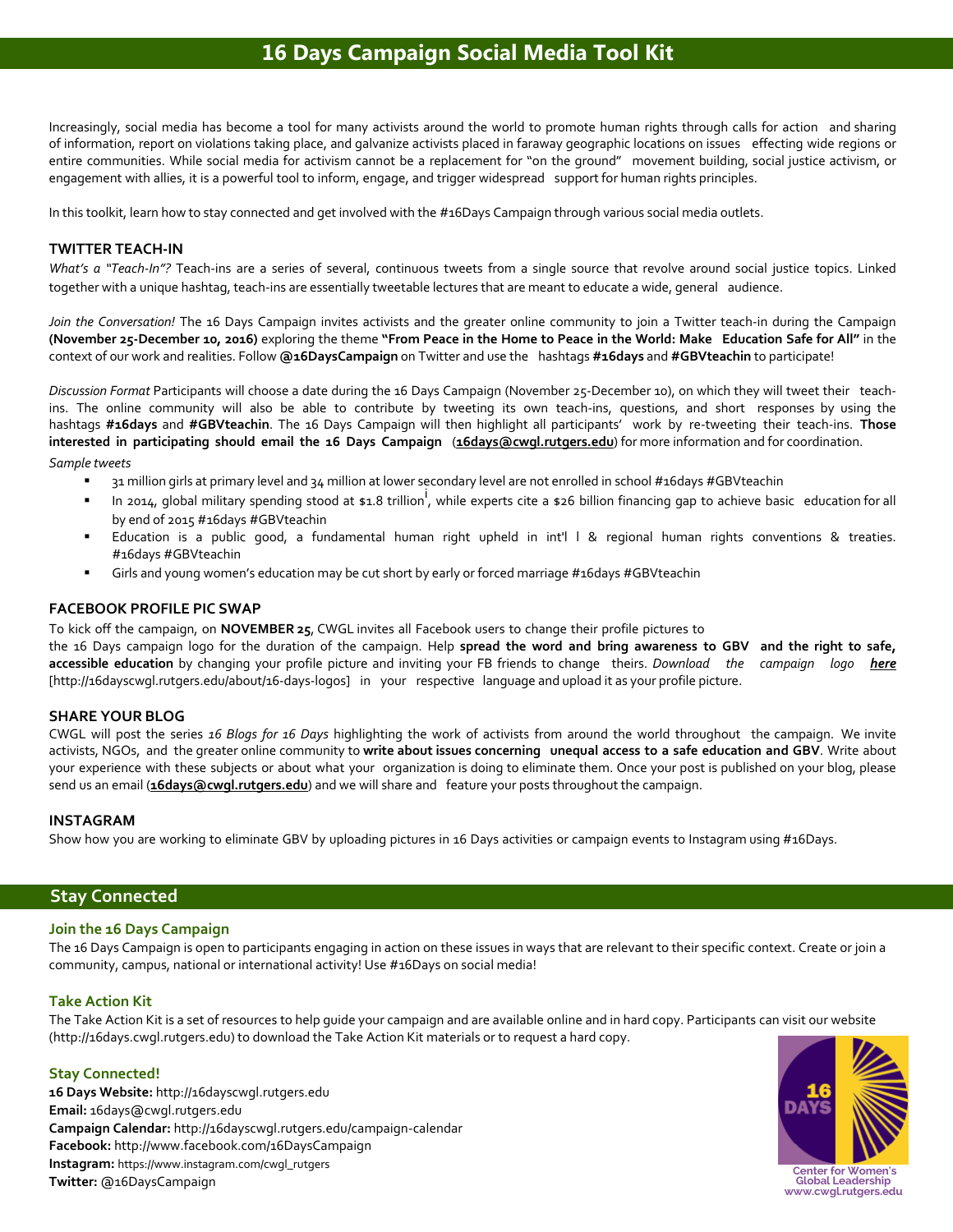**Include your organization's logo here**

**You can include your organization's contact information**

Contact Name Position, Organization Phone # Email

# **FORIMMEDIATERELEASE**

NovemberX, 2016

## *<ATTENTION-GETTINGTITLE>*

**Note***:* A press release is written about a specific program, event, or issue. It answers the questions: "Who, What, Where, When, Why and How?" It is one page long, written in clear and concise sentences.

#### *<Location> <Date> - Who? What? When? Where? Why?>*

State what event is going to occur, name the organization hosting the event, and why the event is important. Include any 'attention-grabbing' information here, such as statistics, and why the initiative is relevant or important. Keep information brief, but interesting.

#### *<YourOrganization>*

Provide background information about your organization on this initiative, mentioning important dates, people, themes, etc. Briefly describe your organization and any other groups that are hosting the initiative. Include a quote by someone who is part of your organization, part of the community, or someone who has benefited from the Campaign.

● You could include information from the 2016 Theme Announcement, available at: [http://16dayscwgl.rutgers.edu/2016-campaign/2016](http://16dayscwgl.rutgers.edu/2016-campaign/2016-theme.) [theme.](http://16dayscwgl.rutgers.edu/2016-campaign/2016-theme.)

#### *<Purpose?>*

Explain the purpose of the event. Mention any planned or upcoming activities. State any working partnerships with other organizations. Discuss any new developments in regard to the event. Connect the event, if possible, to other current relevant issues.

More information about the 16 Days Campaign is available on the 16 Days Campaignwebsite: http://16dayscwgl.rutgers.edu.

#### *<Conclusion>*

Include contactinformation and website links. For example, you can write:"For more information, contact or visit…"

*###*

**Here you can include the 16 Days logo, available in 50 languages: http://16dayscwgl.rutgers.edu**



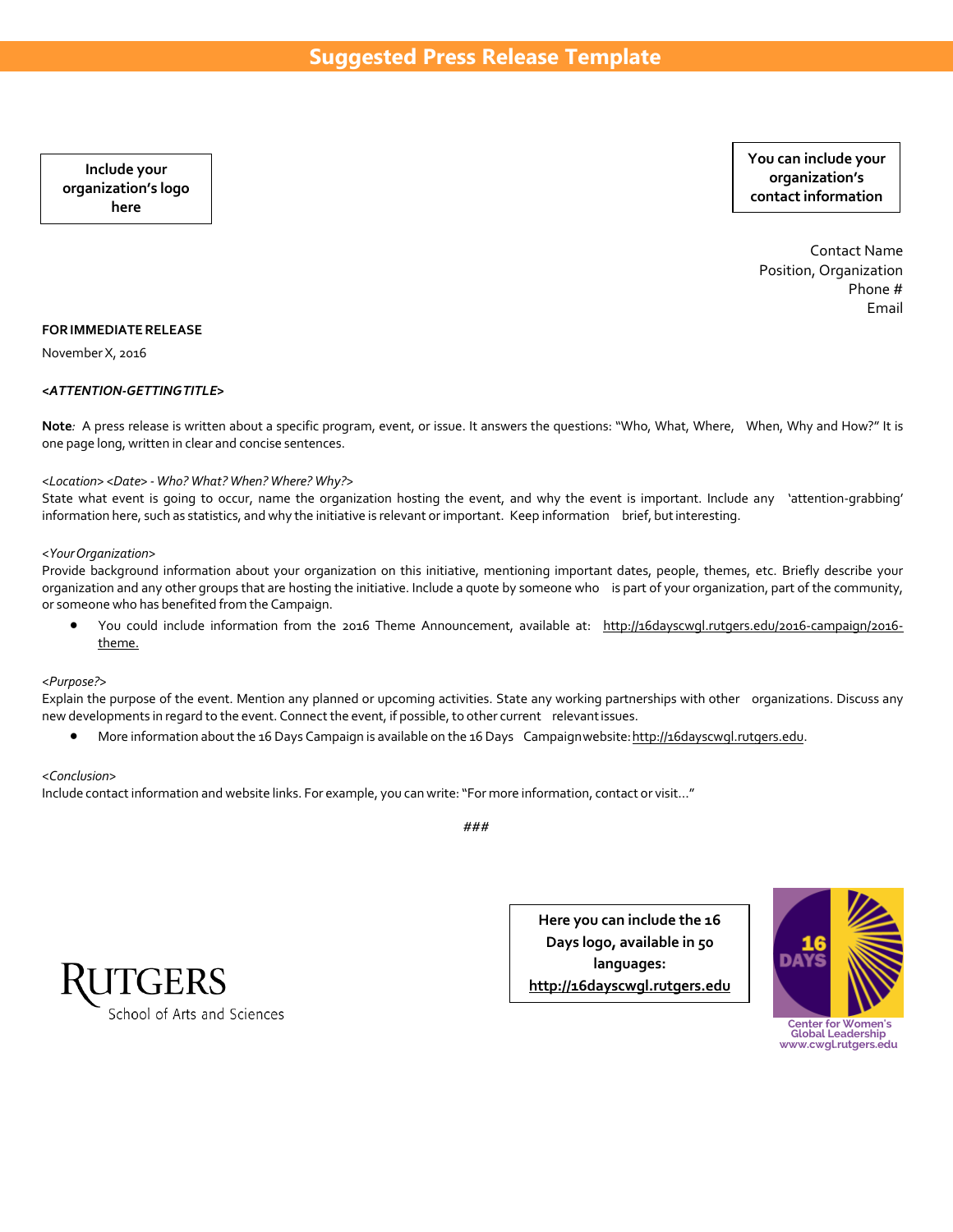#### **Sample Press Release**

This is an optional press release template that can be tailored to your 16 Days action by inserting action information as well as the specific local issue(s) you are addressing for your campaign. If you would like help with your press release, please contac[t comm@cwgl.rutgers.edu.](mailto:comm@cwgl.rutgers.edu)

For Immediate Release November X, 2016

Contact Name Position, Organization Phone# Email

Local Advocates Call for Access to Safe Education? *Sub-title – make specific to your event*

*Location -* Today *Organization* will be *event – what when where* to raise awareness about the universal right to an education. Currently, 101 million children around the world are not enrolled in school, more than half are girls. *Insert localized/specific fact/issue event is addressing.* Education is a fundamental human right that should be safe and accessible for all.

#### *Quote*

Millions of children's, especially girls, right to an education is impacted or cut short due to violence, lack of resources and discrimination. *More aboutspecific local example/issue/current event.* Through *event,* during the 16 days and beyond, *organization* will be raising awareness and advocating the human rightto a safe education in *location* and afar.

#### *Quote – optional*

## **About 16Days ofActivism AgainstGender-BasedViolence Campaign:**

Founded in 1991 and coordinated by the Center for Women's Global Leadership, the 16 Days Campaign has been dedicated to advocacy and coordination of work in support of ending gender-based violence at the local, national and international levels. The dates, November 25 (International Day for the Elimination of Violence Against Women) and December 10 (Human Rights Day) were chosen to emphasize the links between ending gender-based violence and human rights principles.

For more information on the 16 Days Campaign visit [http://16dayscwgl.rutgers.edu](http://16dayscwgl.rutgers.edu/)